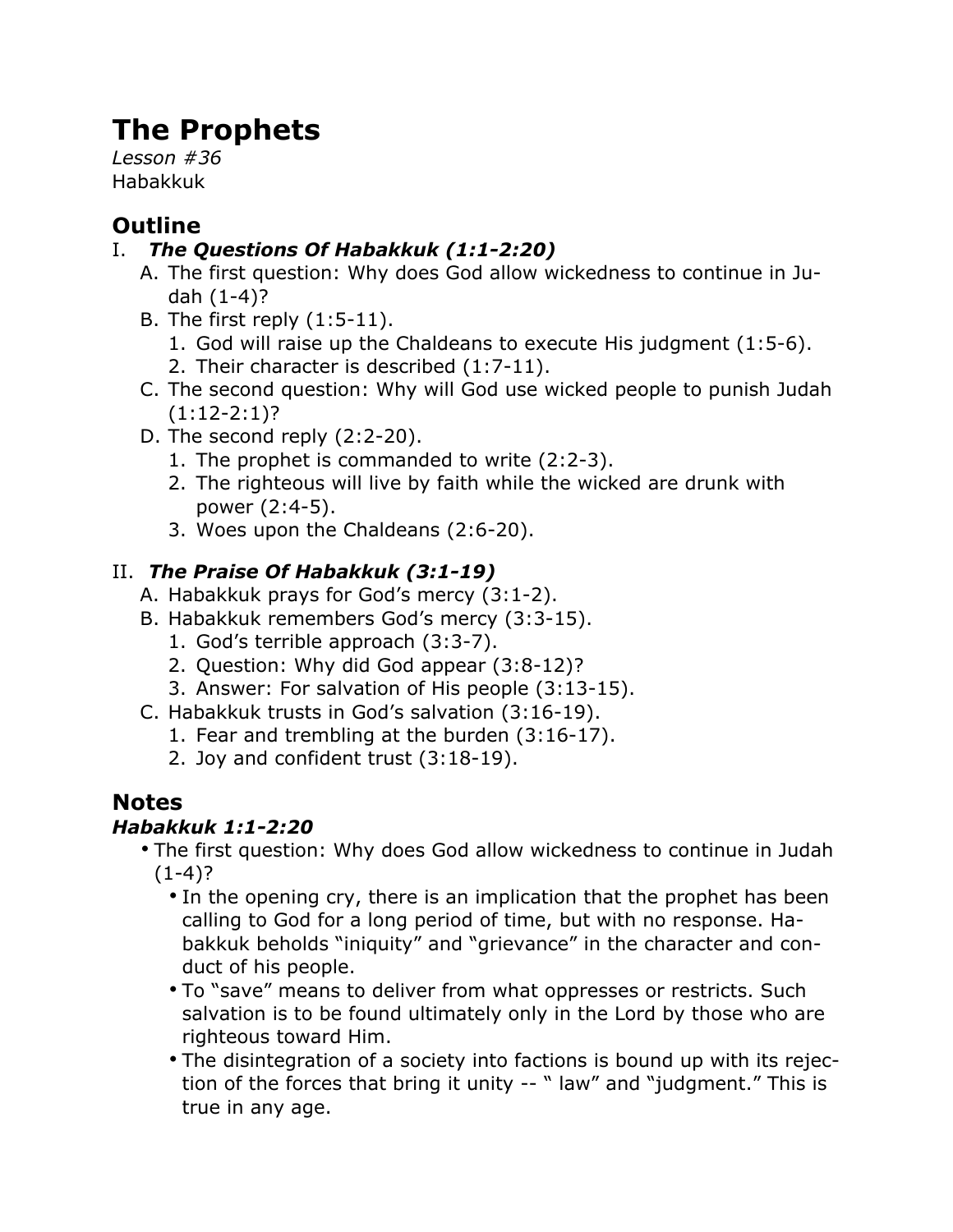- The first reply (1:5-11).
	- God will raise up the Chaldeans to execute His judgment (1:5-6).
		- In the dialogue between Habakkuk and God, one of the most practical lessons of prophecy may be learned: God's use of the nations.
		- God was working a work which they will find hard to believe even when He tells them what He is doing.
		- The Jew could see God at work in His own nation, but it was beyond belief that He would raise up a nation so bitter and fierce as the Chaldeans.
	- Their character is described (1:7-11).
		- Their character was rooted in a self-sufficiency that acknowledged no superior authority and no dependency, which was equivalent to self-deification.
		- The Babylonian "cavalry" is compared to three predators whose speed and power bring violent death to their prey: the leopard, wolf and eagle.
- The second question: Why will God use wicked people to punish Judah  $(1:12-2:1)?$ 
	- "O mighty God" is an acknowledgment of God as the foundation of their hope and the fortress in whom alone refuge must be sought.
	- Can God's use of a tyrant so wicked be harmonized with such absolute holiness? This becomes Habakkuk's problem and the cause of his perplexity.
	- As a fisherman drops his net into the sea and takes everything before it, so the Chaldean has taken the peoples of the nations in his wild rampage of conquest.
- The second reply (2:2-20).
	- The prophet is commanded to write (2:2-3).
		- Tablets were plates or plaques such as those used in public places where the passing populace could read and be informed.
		- Because the vision is not to be fulfilled immediately it must be written; when fulfilled, men will know that God spoke it, foretelling what to expect.
	- The righteous will live by faith while the wicked are drunk with power  $(2:4-5)$ .
		- In contrast to the character of the proud and arrogant, the righteous shall live by faith. "Faith" implies fairness, stability, certainty or permanence. Although this is the first time the principle is stated in these words, it is not new; it is as old as God's dealings with man.
		- For a person to be faithful in righteousness entails dependent, obedient trust in God; such an attitude is clearly demanded in the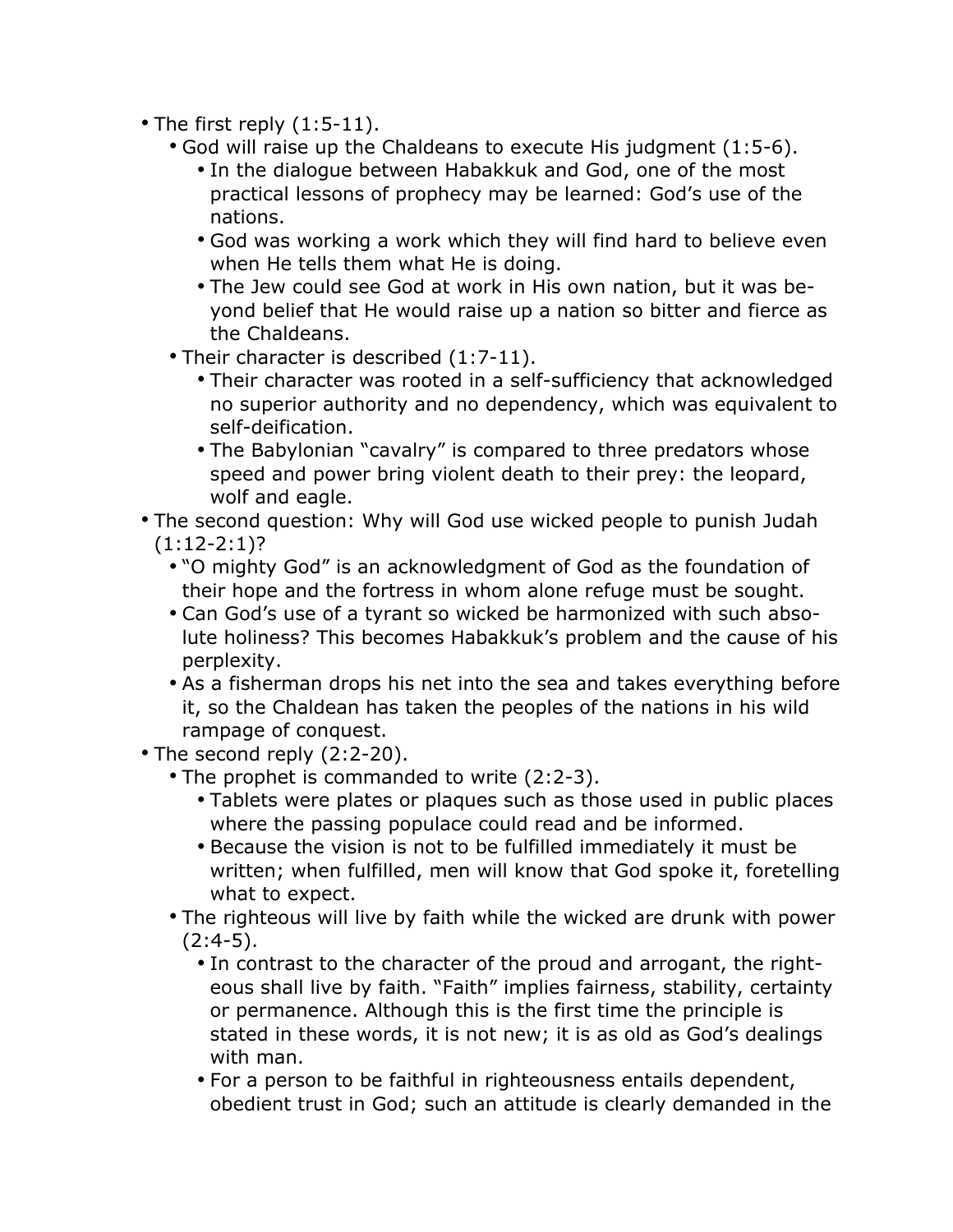present context of waiting for deliverance. This principle became the foundational argument of Paul's gospel against the Jewish contention of salvation by works of the law (Romans 1:17; Galatians 3:11).

- Woes upon the Chaldeans (2:6-20).
	- The first woe is pronounced against the lust of conquest and plunder. These will be plundered by the remnant of the conquered.
	- The second woe is pronounced upon the disposition to build an empire through cruelty and godless gain.
	- The third woe is a cry against men who build cities with slave labor, who consider life cheap and ignore the misery of those who are employed.
	- The fourth woe pronounces condemnation of those who through drunkenness on the wine of power and conquest mistreat and degrade conquered nations.
	- The fifth woe is upon the idolator; it is a condemnation of materialism in general and of its worship in particular.

#### *Habakkuk 3:1-19*

• Habakkuk prays for God's mercy (3:1-2).

- The prophet concludes his book with what is considered by many writers to be one of the most beautiful psalms in the Bible.
- The Lord has answered his complaints. He now understands that Judah and Jerusalem must be punished for their sins, that God is going to use the Chaldeans for His work of judgment and that God will punish the wicked Chaldean nation who deified its power, going beyond the bounds of all restraint.
- The Lord's "work" envisaged here is His work at the Exodus -- a primary anchor-point of Israel's recollection, faith and hope.
- Habakkuk remembers God's mercy (3:3-15).
	- God's terrible approach (3:3-7).
		- God has been their hope of salvation from the beginning of Israel's existence. As God came in the past, so He comes now.
		- When God comes, His glory covers the heavens and His praise fills the earth. His splendor of absolute holiness covers the infinite power which He exercises.
		- From the expressions of terrifying power exerted among the inanimate creatures of nature, the prophet looks at the nations.
	- Question: Why did God appear (3:8-12)?
		- The Lord's "anger" is directed against the "sea," evoking His display of power at the Red Sea.